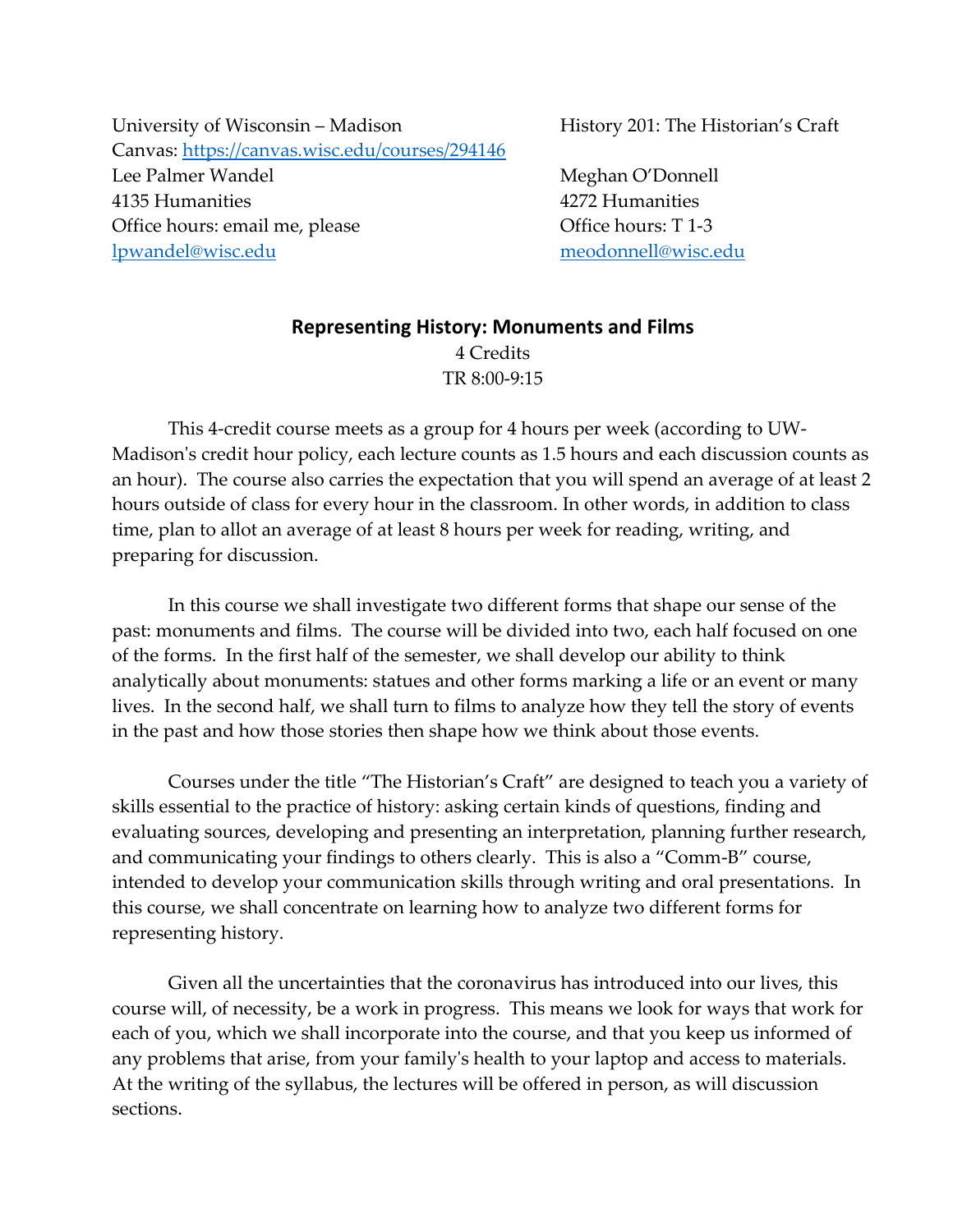The University of Wisconsin‐Madison supports the right of all enrolled students to a full and equal educational opportunity. The Americans with Disabilities Act (ADA), Wisconsin State Statute (36.12), and UW‐Madison policy (Faculty Document 1071) require that students with disabilities be reasonably accommodated in instruction and campus life. Reasonable accommodations for students with disabilities is a shared faculty and student responsibility. Students are expected to inform faculty [me] of their need for instructional accommodations by the end of the third week of the semester, or as soon as possible after a disability has been incurred or recognized. Faculty [I], will work either directly with the student [you] or in coordination with the McBurney Center to identify and provide reasonable instructional accommodations. Disability information, including instructional accommodations as part of a studentʹs educational record, is confidential and protected under FERPA. (See: McBurney Disability Resource Center)

Diversity is a source of strength, creativity, and innovation for UW-Madison. We value the contributions of each person and respect the profound ways their identity, culture, background, experience, status, abilities, and opinion enrich the university community. We commit ourselves to the pursuit of excellence in teaching, research, outreach, and diversity as inextricably linked goals.

The University of Wisconsin‐Madison fulfills its public mission by creating a welcoming and inclusive community for people from every background – people who as students, faculty, and staff serve Wisconsin and the world.

**Plagiarism** is about how we think about ourselves in relationship to other scholars. It comprises one crime—claiming the ideas of others as our own or intellectual theft and the failure to treat our own perspectives as valuable to the larger community of scholars. For the University of Wisconsin's policy on academic integrity: https://conduct.students.wisc.edu/misconduct/academic‐integrity/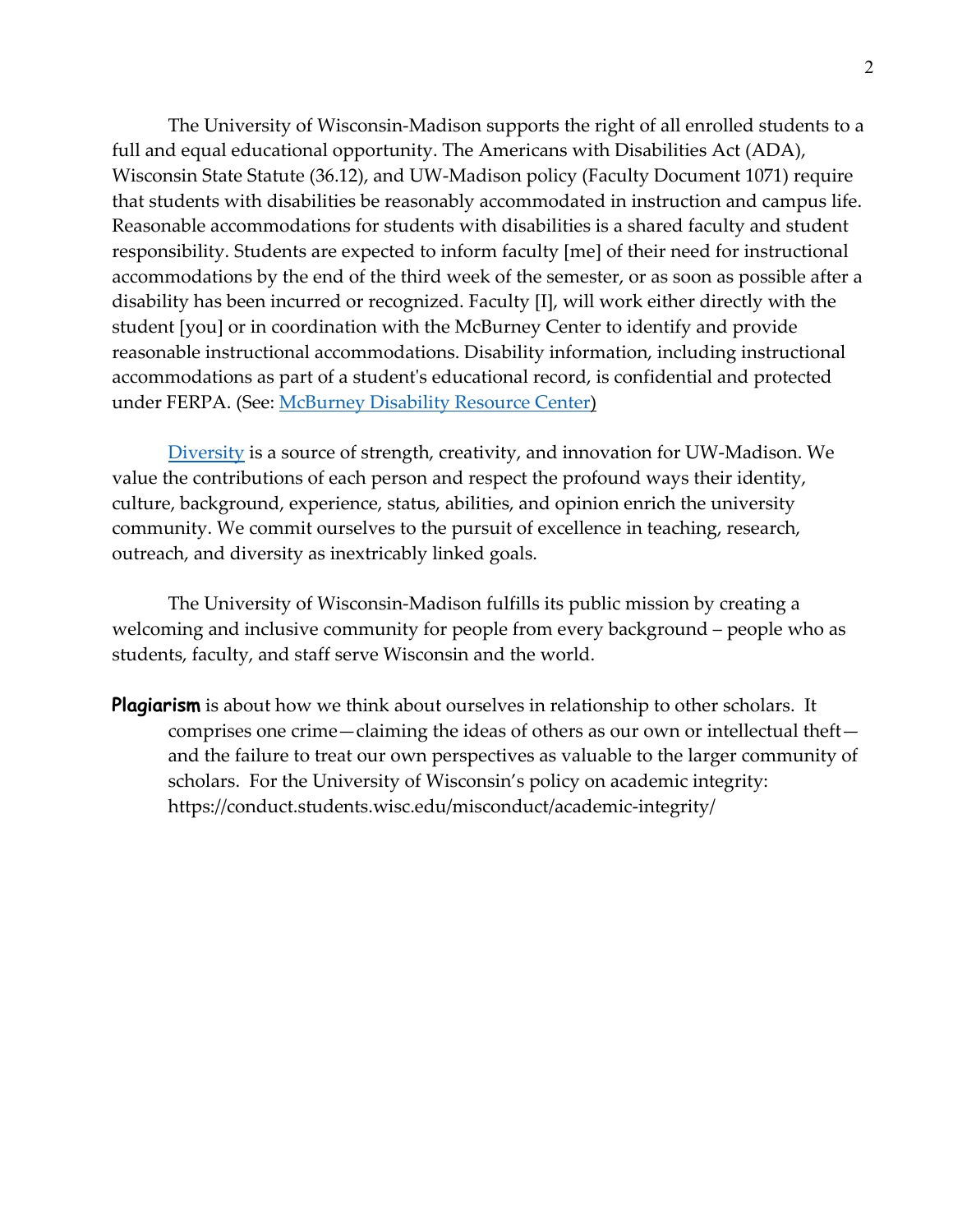### **Course Specifics:**

In the first half of the course, the lectures will model ways of analyzing monuments. In the second, the lectures will model analysis of films.

The first goal of the course is to develop analytic skills for the ways history is represented both materially, in monuments, and visually, in films. You are expected to participate each week in our collective discussion of questions, methods, sources. It is only with *everyoneʹs* participation that we build the fullest sense of how monuments mean, how films shape our understanding of history.

The second goal of the course is to develop your writing skills in dialogue with your analytic skills. This is a CommB course, which involves a number of different writing practices. In the first week, each of you will choose someone to be your Trusted Writing Partner. You two will work together, analyzing one another's written assignments, listening to ideas, and helping one another become better writers.

#### **Requirements**:

The craft of history rests upon reading, listening, speaking and writing analytically. In this class, students will practice all of these skills.

#### *Reading*:

 Each of you will be identifying the literature that will help you to analyze your chosen monument and film.

#### *Listening*:

This means, quite simply, you are *with us* ‐ not elsewhere. If you are in class for lecture, this means you have the lecture slides on the screen of your laptop; if you are participating through Zoom, this means your video is on and your mike is muted.

Listening is not a passive activity. Historians listen with a number of questions in mind:

- 1) What is the argument, the claim this historian is making?
- 2) What is the evidence for this claim?
- 3) Is the evidence anomalous—exceptional in some way—or representative?
- 4) Might there be other kinds of evidence that would challenge this claim?
- 5) Is the claim persuasive, that is, does the historian build an argument, step by step, showing the listener each step of the analysis?
- 6) Can you think of other questions one asks?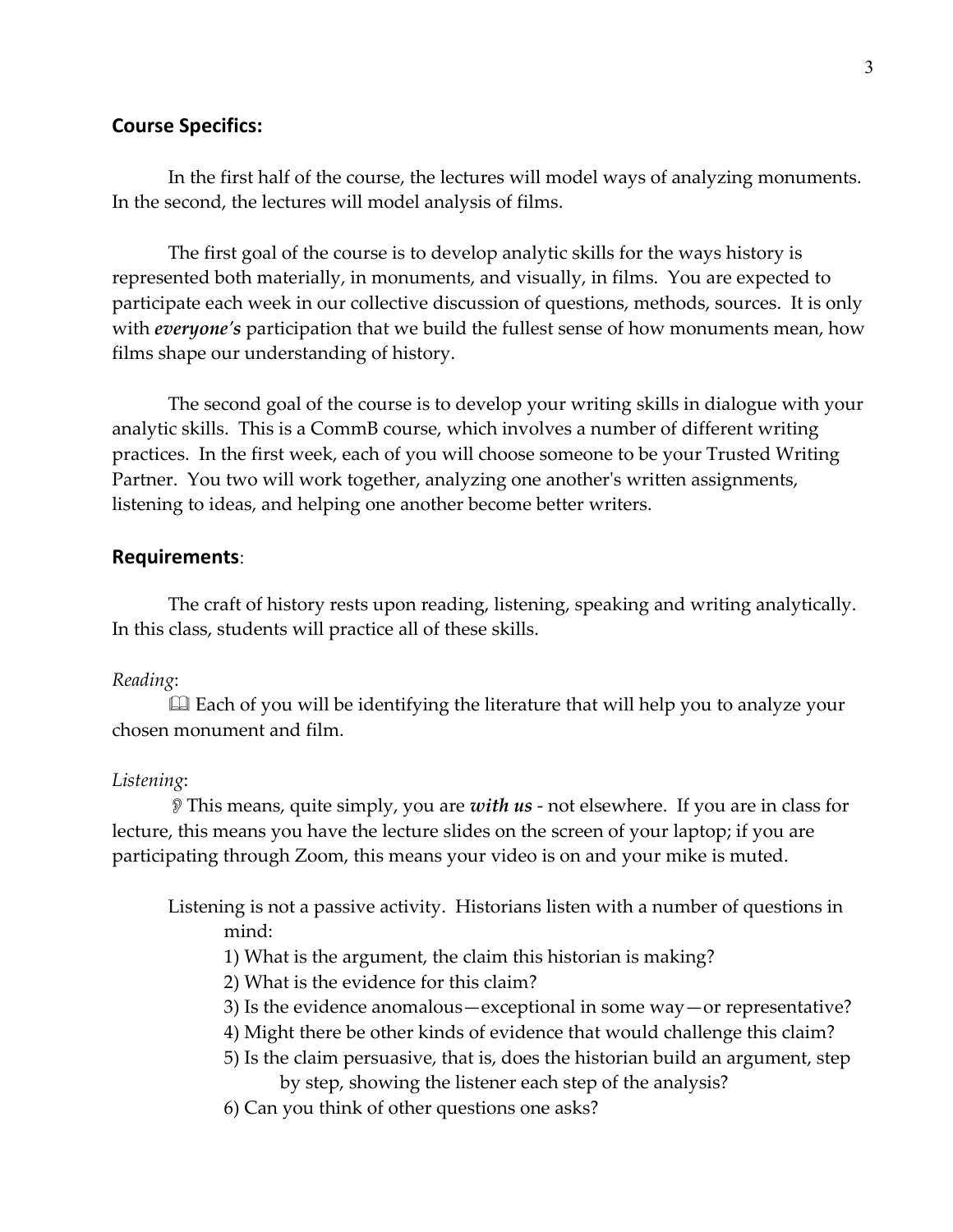In history classes, we listen to others—to lecture, to one another, to our sources.

Each of us brings analytic skills, our experience, and our perspective to the whole. Learning to hear other ways of thinking helps us to become better historians.

### *Writing*:

Each of you will be working with a **Trusted Writing Partner**. You are to discuss your chosen topic and the literature in one‐on‐one meetings you will arrange with one another. You will share drafts and questions with one another, helping each other to think through each essay.

## **Assignments:**

There are two syllabuses for this course. This syllabus lays out the assignments you will pursue over the course of the semester. There is also a syllabus for discussion sections. Please be sure you are familiar with both.

There are two research projects in this course:

- 1) a 500‐word analysis of one monument, final draft due **March 10 in lecture**
- 2) a 1500‐word analysis of one film, final draft due **May 3 in lecture**

Each of these will be completed in a series of steps:

1) identify the subject of your research

Monument: due in discussion February 3

Film: due in discussion March 10

 2) identify the relevant scholarship on it and write a one‐page preliminary bibliography, formatted according to the Chicago Manual of Style:

http://www.chicagomanualofstyle.org.ezproxy.library.wisc.edu/16/ch14/ch14\_toc.html

M: due February 10, in lecture

F: due March 24, in lecture

 3) draft a paragraph on that scholarship, what it does and does not say M: due February 17, in lecture

F: due March 31, in lecture

4) a 50‐100 word description of your method of analysis

M: due February 24, in lecture

F: due April 7, in lecture

5) rough draft of the whole essay, due to your TWP

M: by March 3

F: by April 21

6) final draft of the whole essay

M: due March 10, in lecture

F: due May 3, in lecture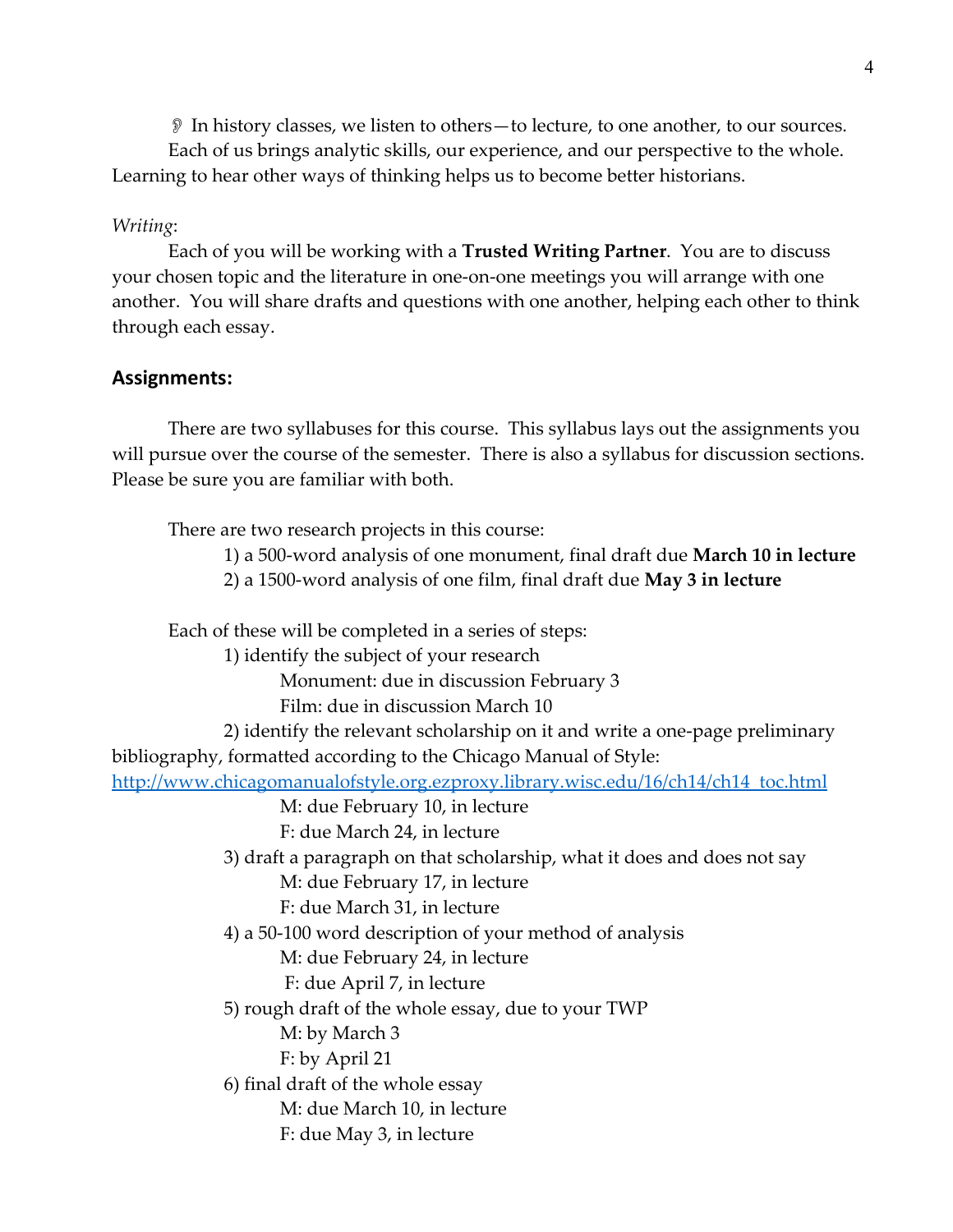Grading: Participation in section: 300 points Monuments: a total of 200 points oral presentation of choice: 10 one‐page bibliography: 10 draft paragraph of historiography: 10 method of analysis: 20 rough draft: 25 Trusted Writing Partner reading of rough draft: 25 final draft: 100 Film: a total of 500 points oral presentation of choice: 20 one‐page bibliography: 20 draft paragraph of historiography: 20 method of analysis: 40 rough draft: 75 Trusted Writing Partner reading of rough draft: 75 final draft: 250

Failure to complete any part of the requirements of the course will result in an Incomplete.

Writing support:

The History Lab: https://history.wisc.edu/thehistorylab.htm The Writing Center: http://www.writing.wisc.edu/ The Chicago Manual of Style: http://www.chicagomanualofstyle.org.ezproxy.library.wisc.edu/16/contents.html

Research: While UW Libraries are your first resource, you may also find digitalized work at http://archive.org/index.php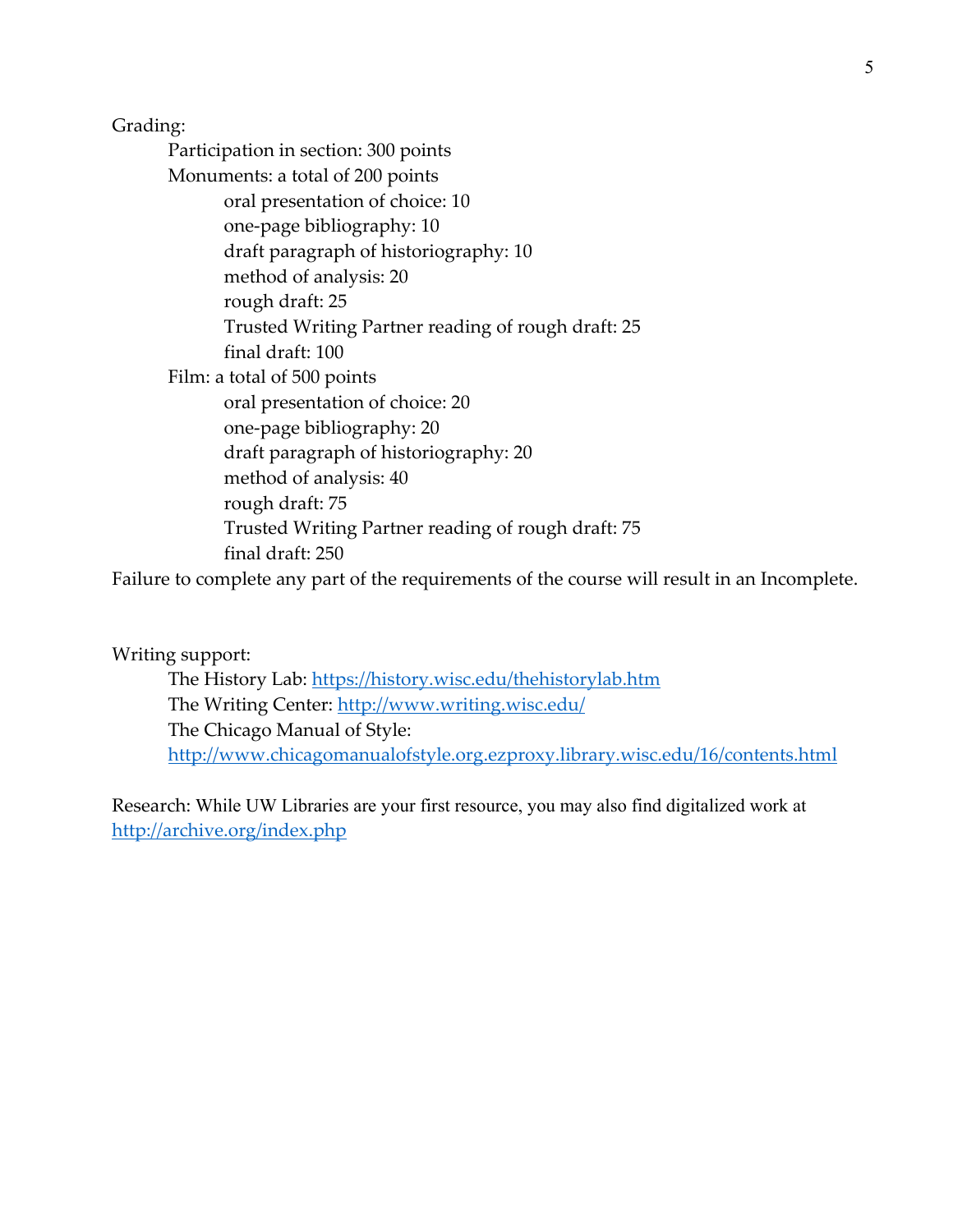### **Weekly Lectures**:

- January 25 Introductions
- January 27 Representing History: Questions and Methods
- February 1 What is a Monument?
- February 3 Rome
- February 8 Paris
- February 10 Berlin
- February 15 Washington
- February 17 Death and Remembrance
- February 22 Figures and History
- February 24 Iconoclasm
- March 1 Film and History
- March 3 Telling a Story
- March 8 Darkest Hour
- March 10 Darkest Hour

#### Spring Break

- March 22 Framing
- March 24 Time in Film
- March 29 Bridge of Spies
- March 31 Bridge of Spies
- April 5 Protagonists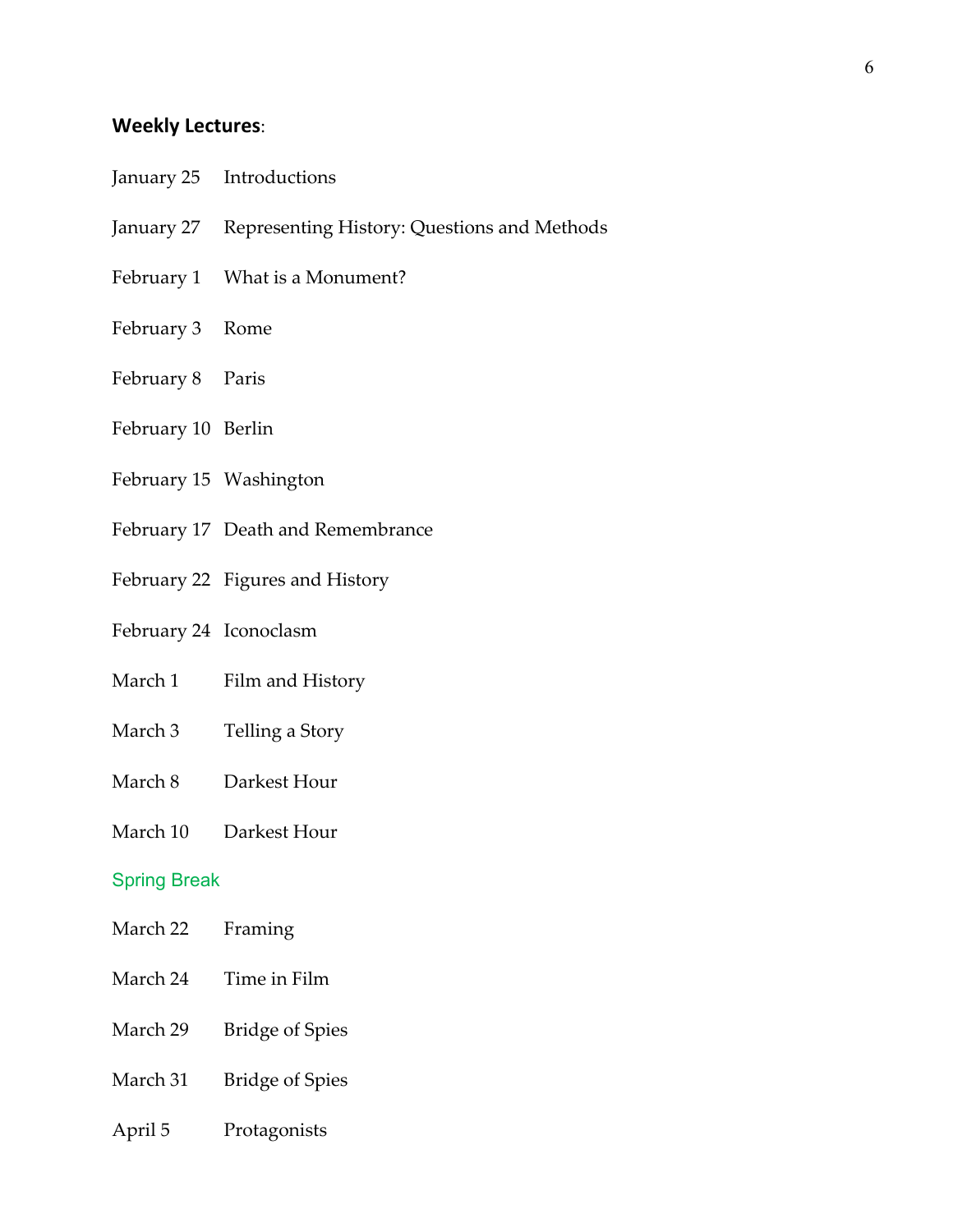- April Characters and Story
- April 12 Hidden Figures
- April 14 Hidden Figures
- April 19 Clothing
- April 21 Gesture
- April 26 Lincoln
- April 28 Lincoln
- May 3 The Stories We Tell
- May 5 Final Thoughts